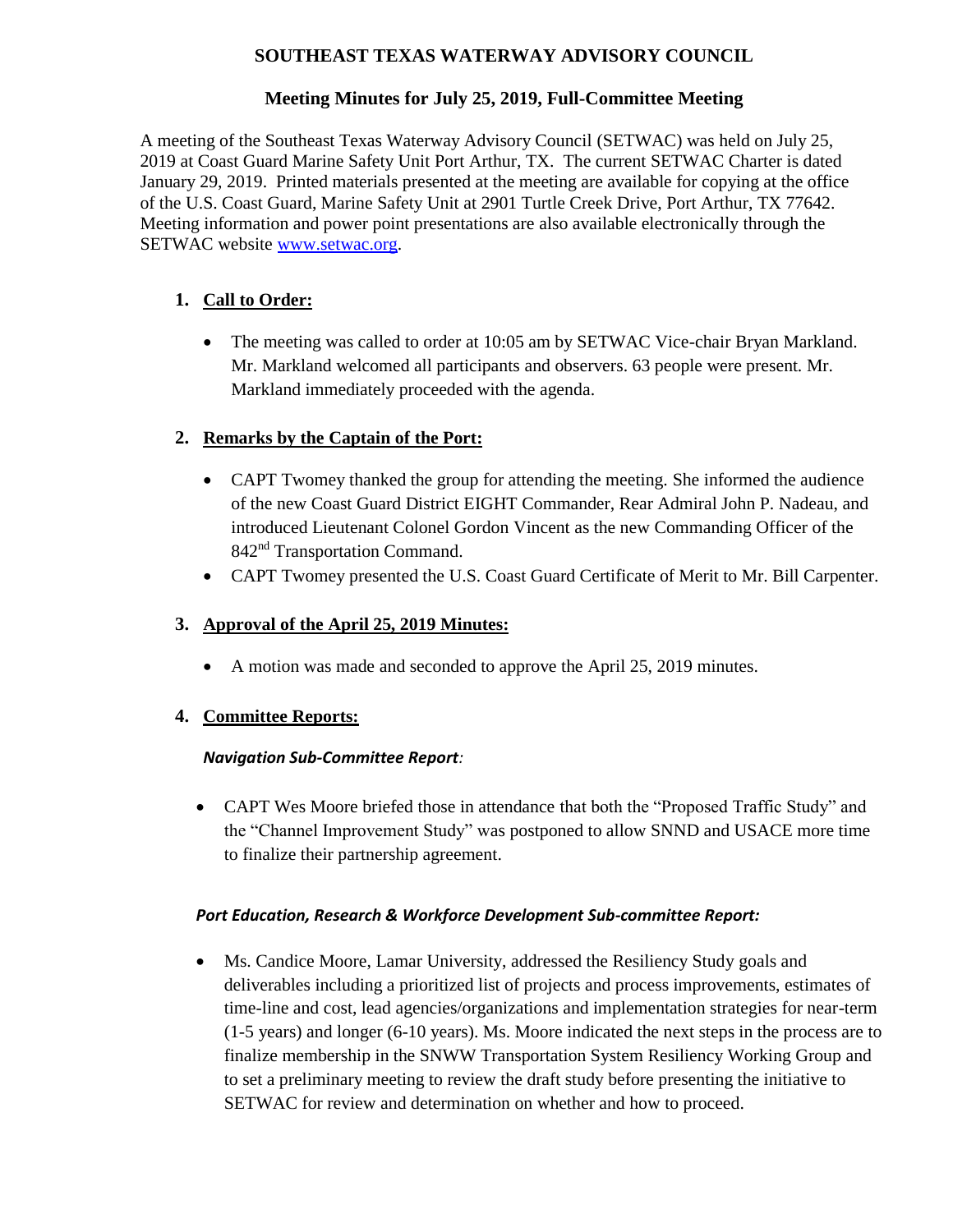Ms. Sade Chick, Port of Beaumont, spoke to workforce development indicating steps are being taken to have the program listed on the "State Preferred Industry List." Ms. Chick further stated they are working on a follow-up to the initial Work Force Development Workshop held in November 2018.

#### *Waterways Awareness Sub-committee Report:*

 Ms. Sade Chick, Port of Beaumont, commented on the status of the website transfer indicating the website is approximately 95% complete and awaiting transfer to the new domain.

### *Port Welfare Sub-Committee Report:*

 Ms. Doreen Badeaux, Port Welfare Public Ad-Hoc, addressed recent mariner assistance initiatives aboard the M/V NILAFURE SULPHER. Working with the International Transport Worker's Federation (ITF) and the USCG, a 30-day back pay issue, as well a problem with foul drinking water was rectified. A second incident involving a Rome-based vessel is currently being investigated.

#### *Waterway Maintenance and Improvement Sub-committee:*

 Mr. Randy Reese, SNND, announced that USACE and SNND would be signing their partnership agreement to kick off the Deeping/Widening project. The project has been 19 years in the making and is expected to be completed in 7-8 years.

### *Dredge Operations Sub-committee:*

.

- Mr. Tim White, USACE, spoke to ongoing and upcoming dredge contracts including the pending contract to dredge the Port Arthur Ship Canal. He also addressed 2020 dredge contracts including the Sabine Bank and Outer Bar Channels.
- Mr. White commented on the buoy replacement project at the USACE moorings currently being undertaken by the M/V Snell.

### *Waterway Security Sub-Committee Report:*

• Mr. Jeremy Hanson, USCG, commented on the pending update to the Area Maritime Security Plan and the creation of a distribution list for the AMSC in GovDelivery.

### *ATON Status/Projects Report:*

• Mr. Scott Whalen, USCG, delivered the list of current Aids to navigation discrepancies in the SNWW. He also addressed current proposed changes to area aids to navigation.